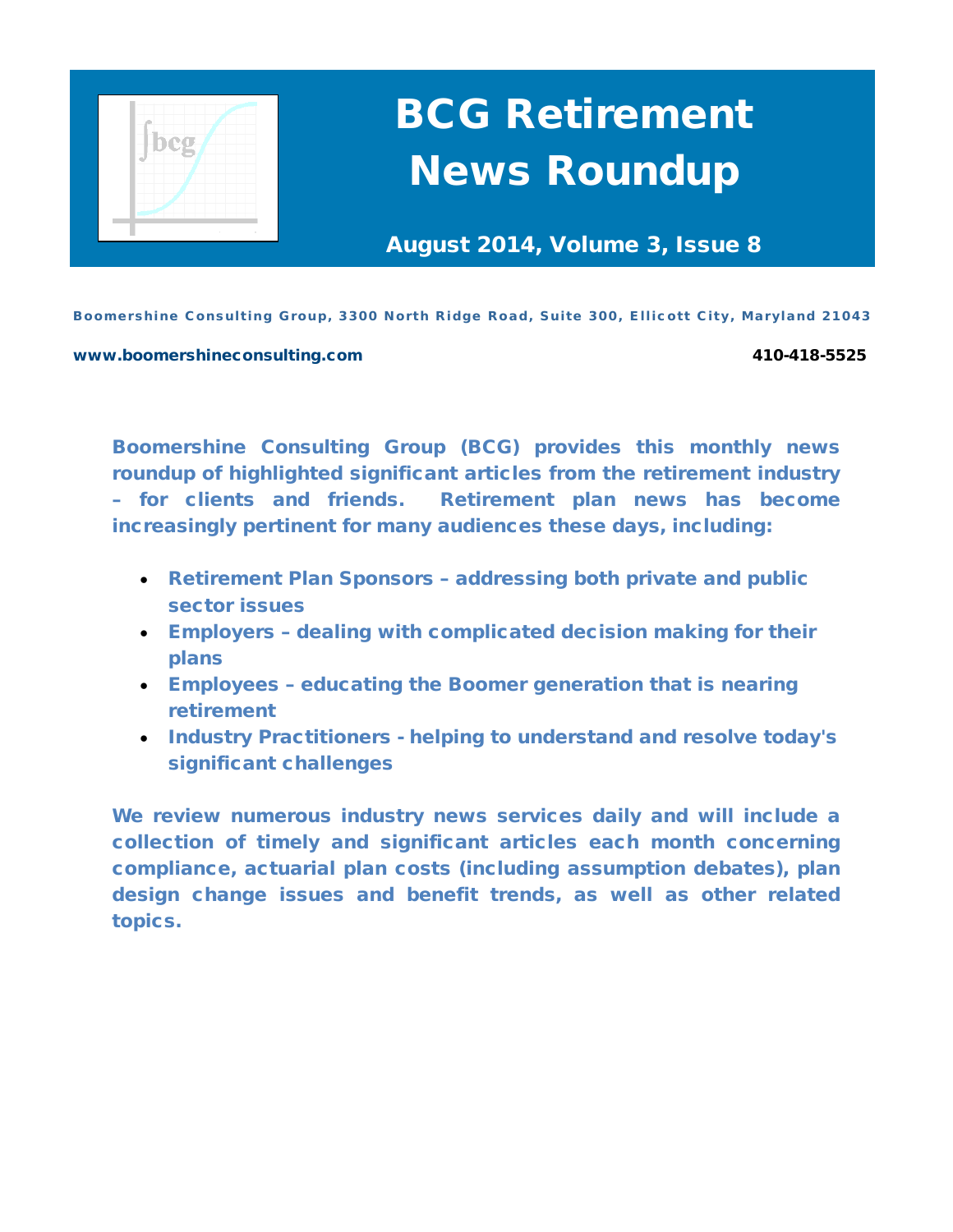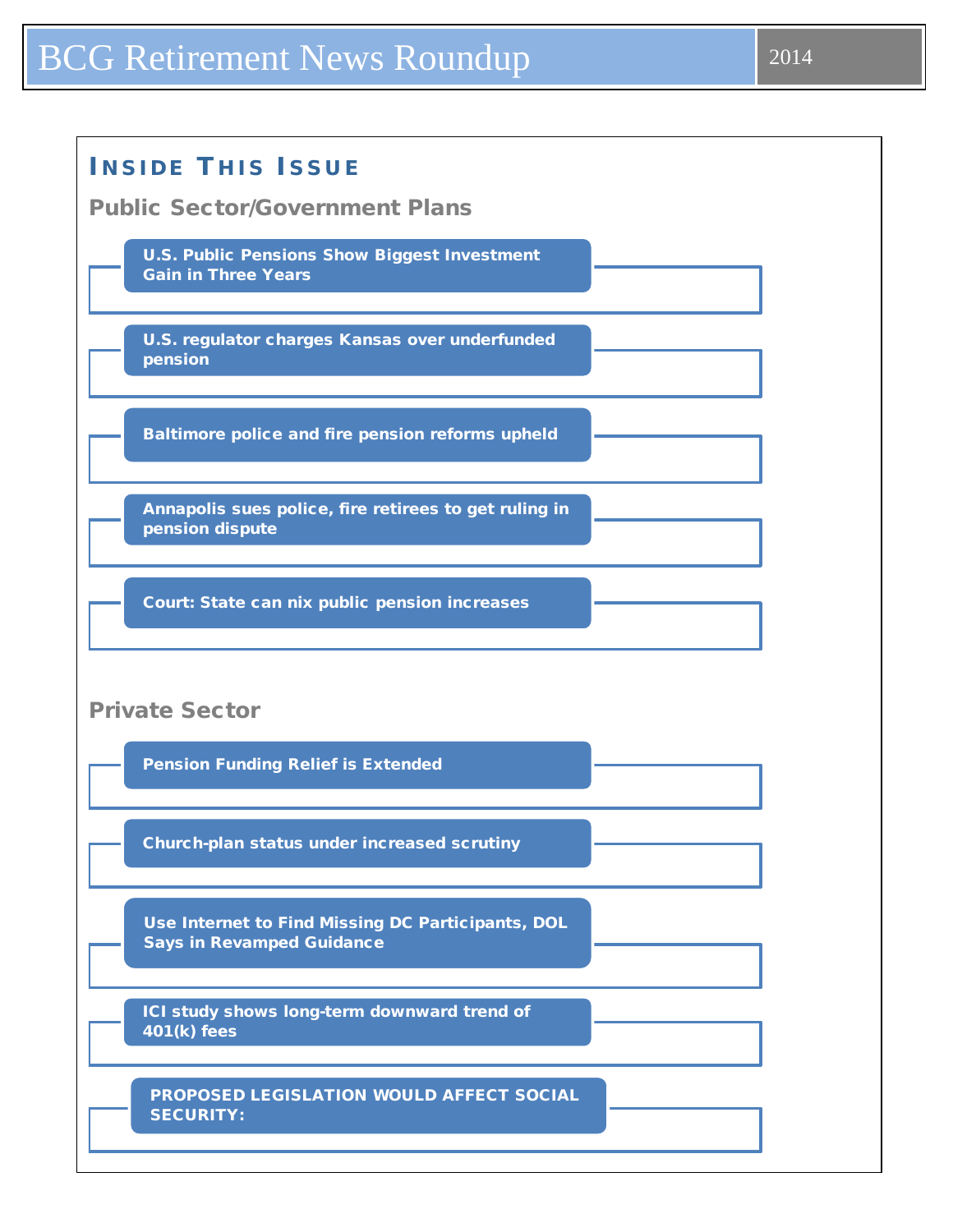# Public Sector/Government Plans

## <span id="page-2-0"></span>U.S. Public Pensions Show Biggest Investment Gain in Three Years

U.S. state and local-government pension investments gained the most in three years as stocks soared, according to a report to be released today by Wilshire Associates Inc.

Public pensions had median increases of 16.9 percent for the 12 months ended June 30, according to data from the Santa Monica, California-based consulting firm. It was the best performance since the funds rose 21.2 percent in fiscal 2011. Those with assets greater than \$1 billion performed best, reporting median jumps of 17.4 percent, boosted by bigger allocations to private equity, hedge funds and other alternative assets.

Smaller state and local-government pensions target more of their money to less-risky U.S. bonds, which hindered their performance relative to larger plans, said Robert Waid, a managing director at Wilshire.

"Alternatives outperformed the non-U.S. equity asset class," Waid said in a telephone interview. "Larger public plans are more likely to have more exposure to alternatives."

Retirement plans with assets of more than \$5 billion had a median allocation of 10.5 percent of their assets to alternatives, compared with 1.3 percent for all public pensions, according to Wilshire's Trust Universe Comparison Service. Investment officers are turning to private equity and hedge funds to boost returns and diversify their portfolios after the stock market collapse in 2008.

Private Equity

In 2013, U.S. private equity had its best performance since 2006, returning 20.6 percent as buyout firms took advantage of a booming share prices to exit investments, according to Cambridge Associates LLC, a Boston-based researcher and consultant. Private-equity funds use borrowed money to buy companies, improve profitability and resell them.

By contrast, the Barclays US Government/Credit Index returned 4.28 percent for the year ending June 30.

The Federal Reserve's policy of keeping short-term interest rates near zero and an improving economy boosted the Standard & Poor's 500 Index (SPX) of U.S. stocks by 24.6 percent in the 12 months through June 30, including dividends, helping to ease the strain on public pensions.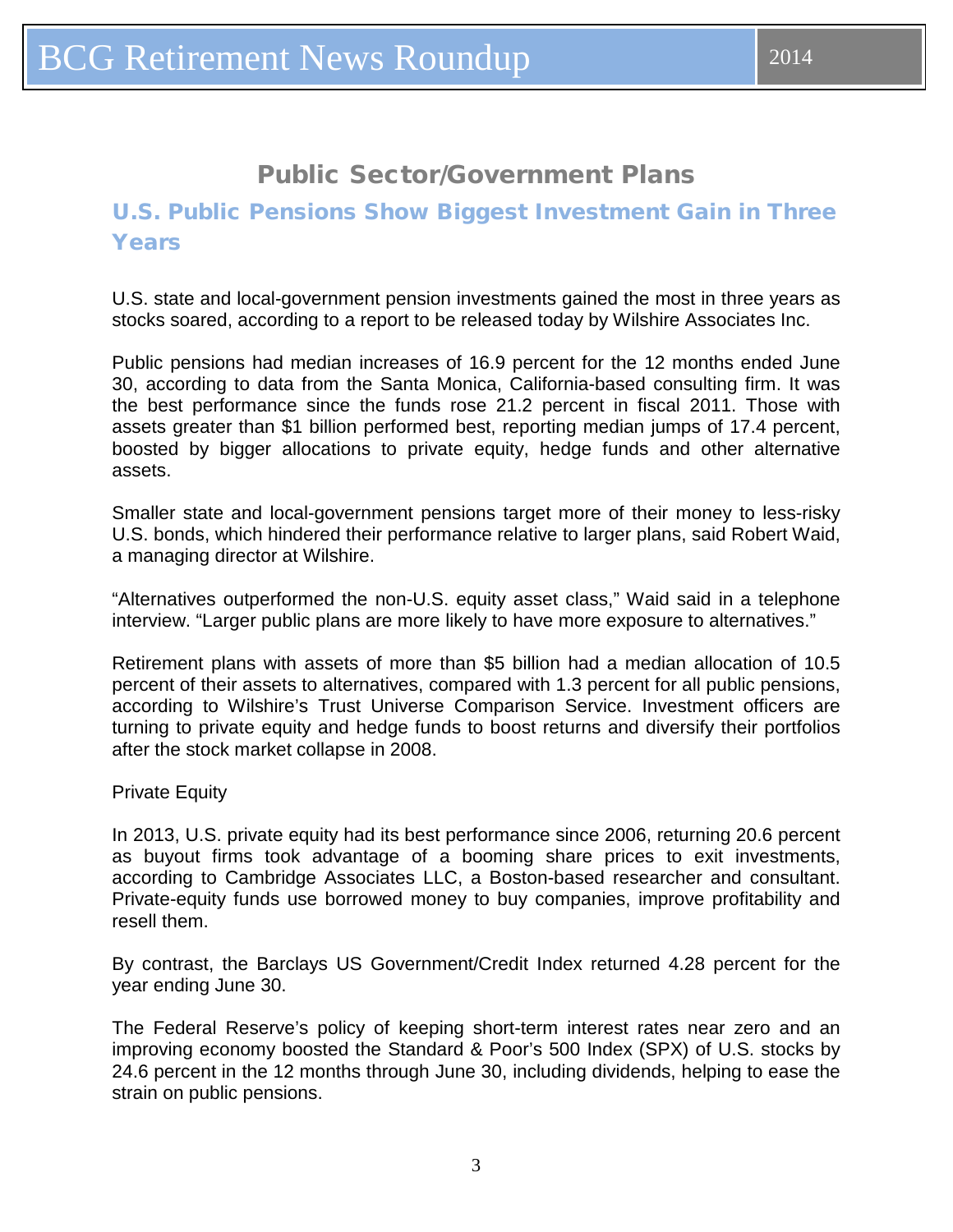<span id="page-3-0"></span>Assets of the 100 largest public funds rose to \$3.2 trillion as of March 31, and have gained \$1 trillion since the first quarter of 2009, according to the U.S. Census Bureau.

Most state and local-government pensions count on annual investment returns of 7 percent to 8 percent to pay benefits for teachers, police and other employees. In the 10 year period through June 30, U.S. public pensions returned 7.3 percent, according to Wilshire.

"Fiduciaries are doing a pretty good job," Waid said.

**©2014 Bloomberg L.P. All Rights Reserved**

## U.S. regulator charges Kansas over underfunded pension

The U.S. Securities and Exchange Commission said on Monday it has charged Kansas with fraud for not properly disclosing funding problems with its public pension plan, in the third time the federal regulator has taken action against a state.

Kansas, which was under investigation for nearly four years, has already implemented reforms in how it discloses its pension liabilities and has agreed to settle the charges for its prior incomplete disclosures, without admitting or denying the commission's charges, the SEC said.

**@2014 Thomson Reuters.**

### Baltimore police and fire pension reforms upheld

A federal appeals court upheld reforms made to the \$2.4 billion Baltimore City Fire & Police Employees Retirement System but left the door open for further challenges under a different legal argument.

Reforms implemented in 2010 by Mayor Stephanie Rawlings-Blake increased employees' contributions and replaced a variable benefit tied to investment returns with a tiered cost-of-living increase. Instead of annual increases that averaged 3% under the variable benefit, the 2010 pension reforms created a tiered COLA that gave older retirees 2% increases, while retirees under 55 did not receive an increase.

In 2012, Judge Marvin Garbis declared the change unconstitutional in U.S. District Court in Baltimore. On Wednesday, 4th Circuit U.S. Court of Appeals Judge Barbara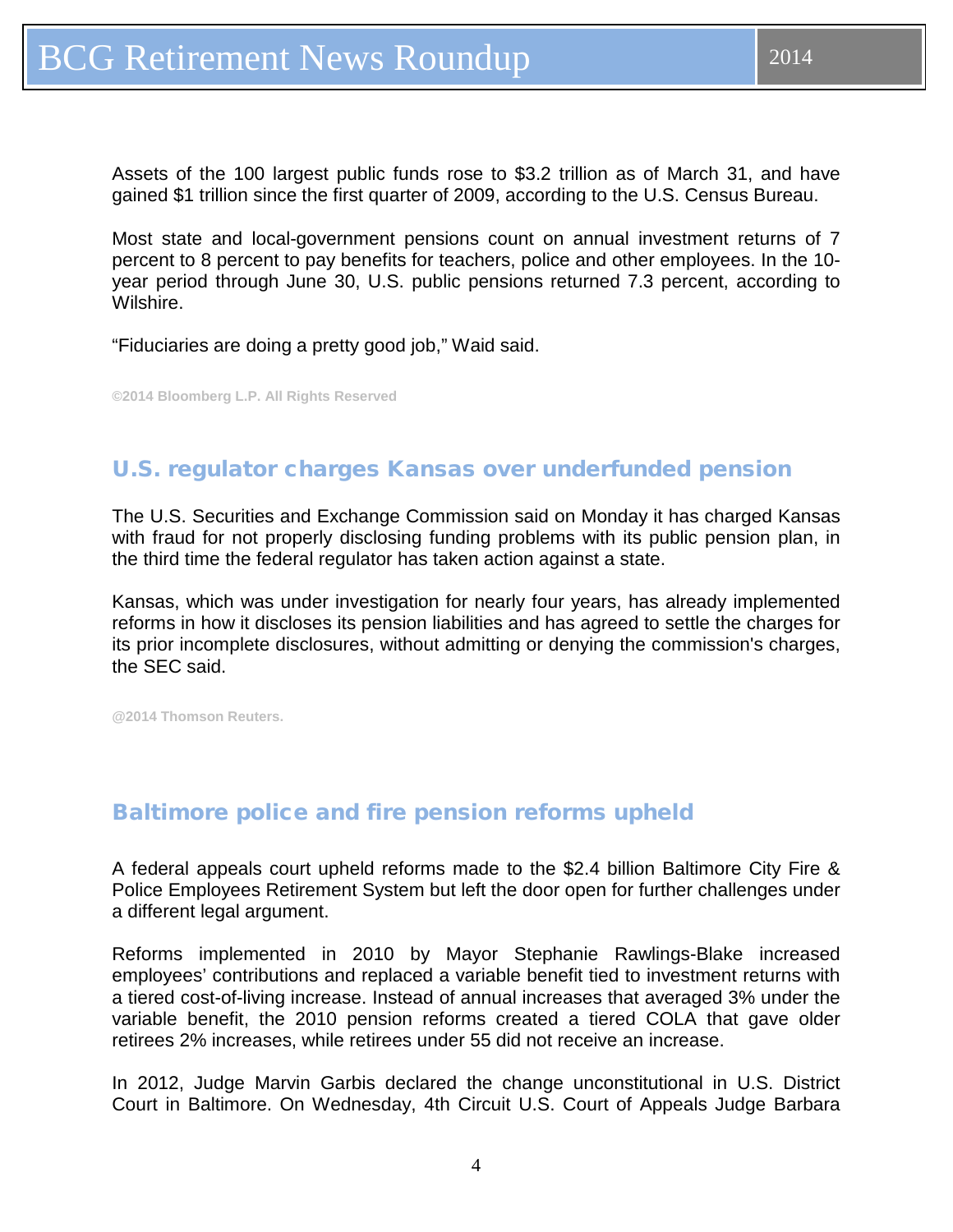<span id="page-4-0"></span>Milano Keenan in Richmond, Va., vacated that decision, saying the active and retired workers' constitutional rights were not impaired by the disparate treatment, but instead were a "mere breach of contract" for which the plaintiffs could seek remedy under state law.

That could put all the 2010 reforms back on the table for legal challenge, said attorney Charles Monk of Saul Ewing, who represents the police and fire employees. "We are going to review the opinion and think about what our choices will be," Mr. Monk said in an interview.

Ms. Rawlings-Blake said in a statement that she was "gratified" that the appeals court left intact the reforms, which "are a key component to ensuring that we leave Baltimore in better fiscal health for future generations." The mayor said she will "be in communication with the unions over the next several weeks."

Her administration is also negotiating with the police and fire labor unions over creating a hybrid plan for future hires, similar to changes enacted for city employees May 5.

**Copyright © 2014 Crain Communications Inc**.

# Annapolis sues police, fire retirees to get ruling in pension dispute

The city of Annapolis has named dozens of retired police officers and firefighters in a federal lawsuit, the latest tactic in a decade-long legal battle over changes to retiree pensions.

In court filings last week, the city asked a judge to rule that a recent switch to an annual 2 percent cost-of-living increase for retirees — instead of a previous sliding scale tied to city employee raises — is legal.

Attorney Eric Paltell, who represents the city in the case, said a ruling is needed because, "the retirees have made it crystal clear that they do not believe this is legal."

He said the city named the retirees in the suit because the court would not review the law unless there was a demonstrated dispute. The city cited a February letter from the retirees' attorney, Robert E. Deso, sharply criticizing the pension change and threatening to sue the city.

Russell Hall, a 64-year-old retired police lieutenant who is among those named in the lawsuit, decried the city's move to take the retirees to federal court. Some who have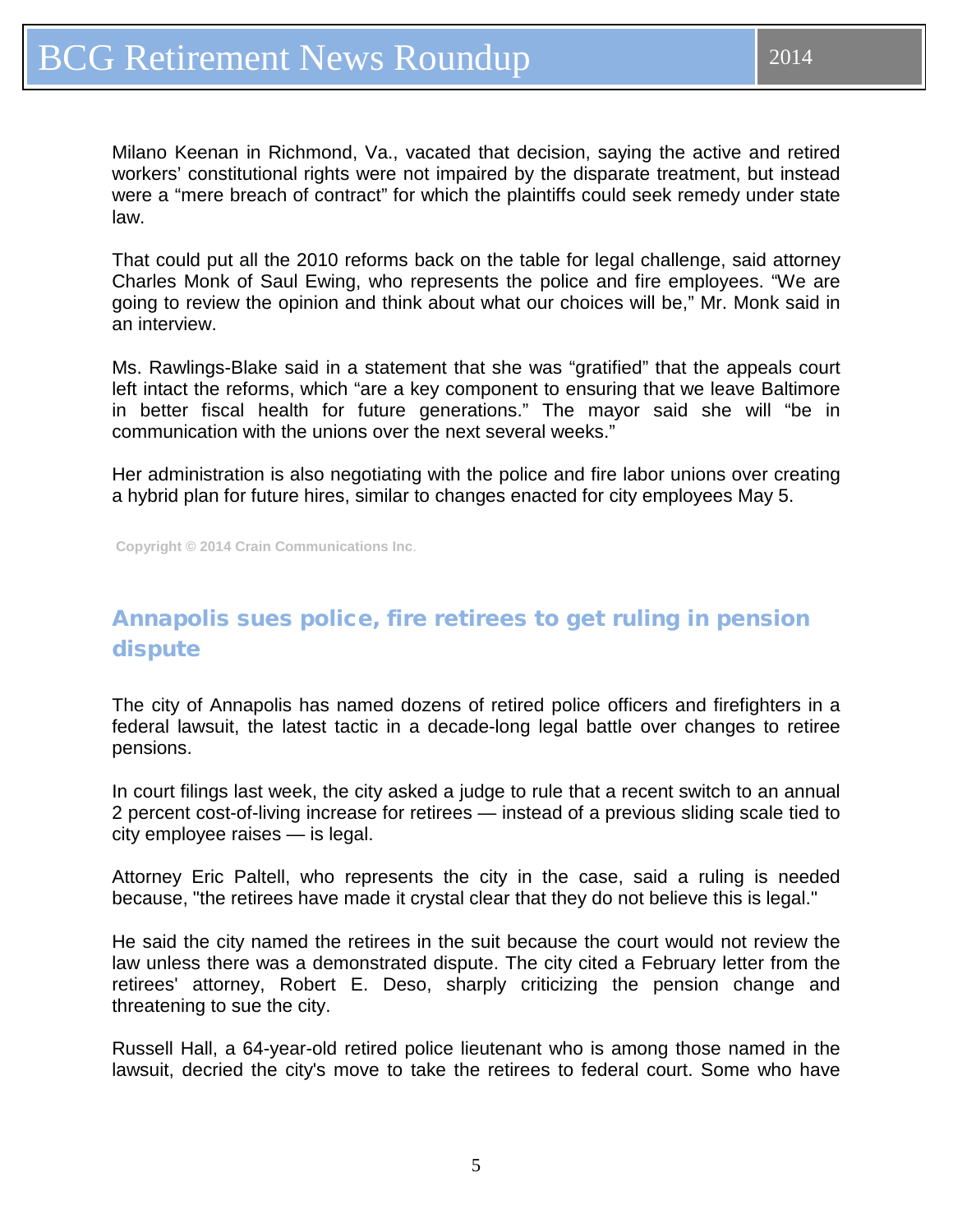"They're really tired of fighting the city over this. It's ridiculous," said Hall, who is president of the Annapolis Police/Fire Retirees Association.

The 2 percent increase for police and fire pensions was negotiated with unions last year and made official by the city council in July, with Mayor Mike Pantelides as the lone dissenting vote. The raises replace a system of four categories for pensions, each with varying triggers for raises, some tied to employee raises or linked to the Consumer Price Index.

The 63 retirees named in the lawsuit are in categories that link pension increases to current employee raises.

Hall said the retirees are frustrated they weren't included in negotiations for the 2 percent increase. He said on the surface, it might not be a bad deal, but his group never had the chance to weigh the pros and cons.

Hall also believes the city's decision to specifically name the 63 retirees is payback for a prior legal case. In 2002, those same retirees contended that the city was circumventing the previous arrangement by not giving them the same raises as current employees. That case started at the city's Civil Service Board and went all the way to the Maryland Court of Appeals, where in 2008 the retirees won an order that gave them the raises and back pay.

Now, Hall said, the city "selectively picked us to punish us and harass us. It's just sad that the city's doing that to these people that have served."

In response to the lawsuit, the retirees have asked the Anne Arundel Circuit Court to review that 2008 victory — Hall said they hope a judge will reaffirm that the city must keep giving raises to retirees at the same pace as employees, rather than at the fixed 2 percent.

A hearing is scheduled for September on the retirees' request.

No hearings have been scheduled for the city's federal case.

Paltell said the switch to a 2 percent annual increase was one of several changes made to put the pension plan on solid financial footing after it was hit by the recession and a wave of employee retirements.

With the prior arrangement of multiple categories for pension increases, some retirees went years with no increases and then saw large bumps, he said, making it difficult to predict the long-term outlook for the pension fund.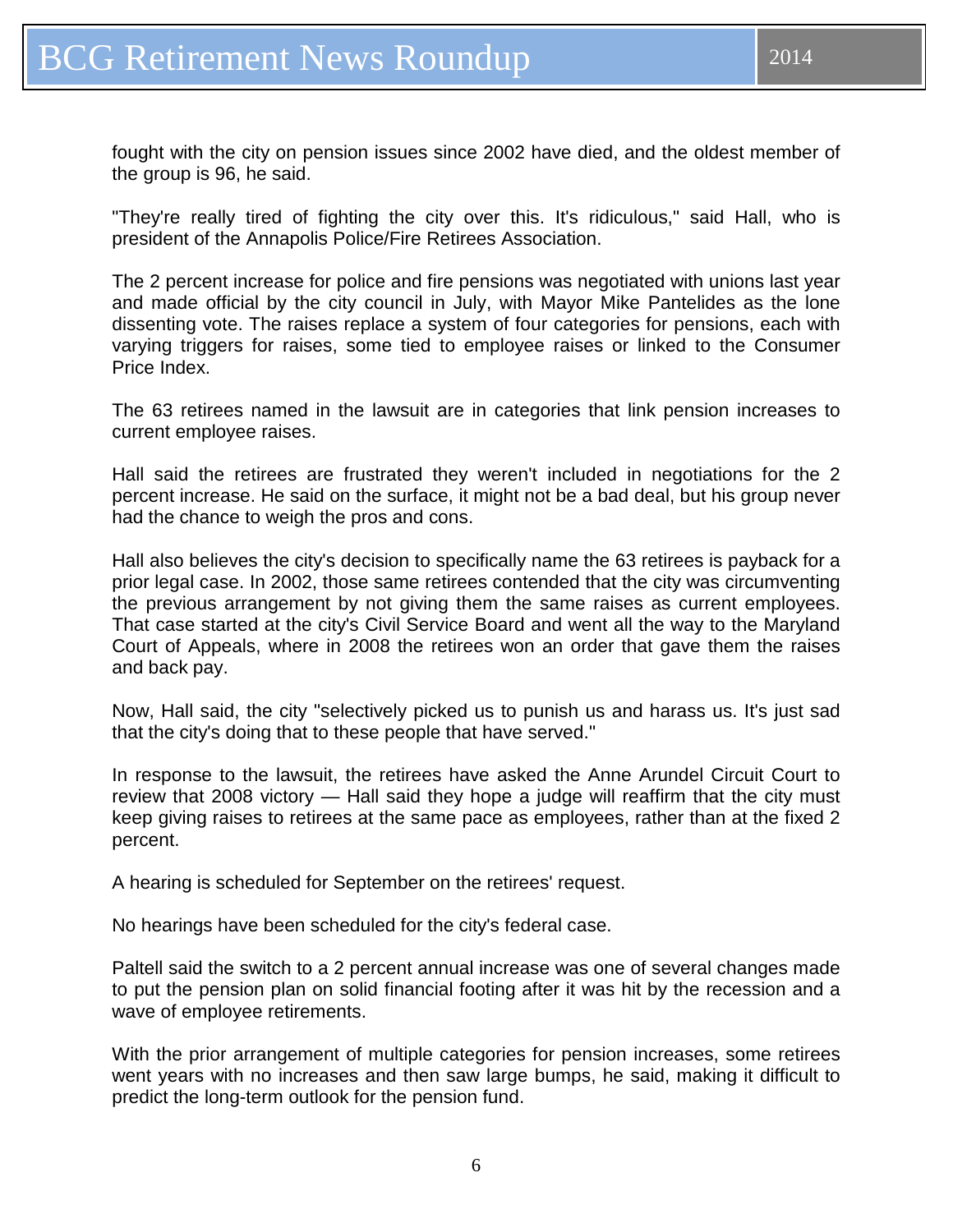<span id="page-6-0"></span>The city believes the switch to the 2 percent annual increases is legal under state and federal law because the historical average increase has been 2.02 percent. Federal law allows such changes only if there is an overriding public need; state law mandates that changes must offer substantially similar benefits, Paltell said.

"We think it's a fair change," Paltell said.

Though the federal lawsuit names 63 people, it affects hundreds of retirees, Paltell said. He said the city doesn't want to burden retirees with another case, but wants to ensure the change is legal. "The city really is trying to help them," he said.

© The Baltimore Sun 2014

#### Court: State can nix public pension increases

The Legislature had the right to eliminate state employee pension increases that were approved during the stock market boom of the 1990s, the Washington Supreme Court said unanimously Thursday in two decisions that save the state billions of dollars but leave many public employees feeling cheated.

In twin rulings, the court found lawmakers were within their rights in 2007 when they repealed a "gain-sharing" benefit that paid employees more when investment returns on pension trust funds exceeded expectations, and in 2011 when they repealed automatic cost-of-living adjustments for certain retirees.

In each case, the Legislature had reserved the right to eliminate the benefits in the future, the court said, reversing two lower-court rulings.

"I don't think having to take away these benefits was something anyone enjoyed," said Sen. Barbara Bailey, an Oak Harbor Republican who chairs the Legislature's Select Committee on Pension Policy. "But had we not done this, or had it not been upheld, the cost to the state would have been in the billions."

Public-sector unions and others who sought to maintain the benefits concede they are pricey. But, they argued, the state had dangled the promise of the pension enhancements in the late '90s when officials persuaded tens of thousands of workers to give up their defined-benefit retirement plans for cheaper plans.

The cheaper plans reduced the defined benefits by half while adding a mix of defined contributions and gain-sharing, which occurred when investment returns exceeded 10 percent for four straight years.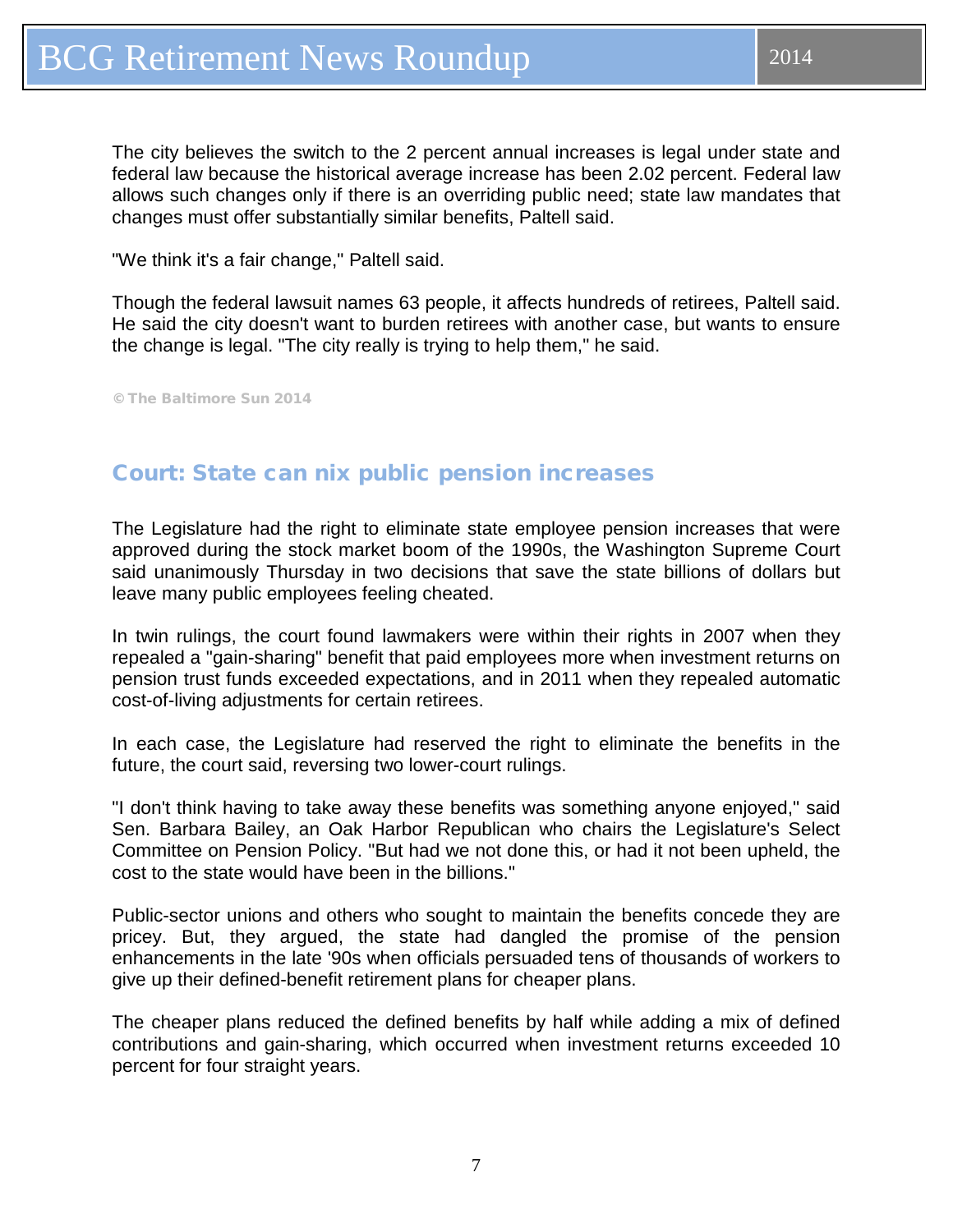James Oswald, a Seattle lawyer who represented state ferry worker Cheryl Costello and others who sued over repeal of the gain-sharing benefit, said that when the state Department of Retirement Systems provided written material encouraging workers to give up their more expensive plans, it never informed them gain-sharing could be repealed. The workers could not have known unless they had parsed the fine print of the statute creating the benefit, he said.

"Tens of thousands of employees gave up their benefits based on representations about what they'd receive," Oswald said. "They were never told that these benefits could be repealed, and that's very troubling to me. That's the kind of bait-and-switch the court would never permit a private employer to do."

The state conceded it never explicitly told the workers the benefit could be repealed. But the court said the provided materials could not be read as promising it would exist forever.

Furthermore, the materials contained a caveat: "If there are any conflicts between what is written in this handbook and what is contained in the law, the applicable law will govern."

"The gain-sharing statute explicitly stated that gain sharing may be repealed in the future," Chief Justice Barbara Madsen wrote for the court.

Bailey said paying for the benefits when times are good makes it tougher for the pension trust funds to weather economic downturns.

"That was the principle that was ignored when gain-sharing was first brought to the Legislature," she said. "Everybody was excited that the investments were doing well. It was one of those things that probably shouldn't have been done at all."

The Washington Education Association, which sued along with several of its members, said the rulings were especially hard on lower-paid bus drivers, cafeteria workers and custodians, but the pension cuts also make it tougher to keep good teachers in the classroom.

"Historically, teachers have made a decent salary, but we've had good retirement benefits and good health care. That's been eroding," said Jared Fink, an Everett teacher and plaintiff. "Gain-sharing made it attractive, and that gets taken away."

Oswald, who represented some of the plaintiffs, said that if the justices ruled for them, it would have built on the court's 2012 McCleary decision, which held that the state had not been meeting its constitutional duty to fully pay for basic education. The state has added \$982 million in education spending over the next two years, but lawmakers have estimated that responding to the ruling will ultimately cost billions more.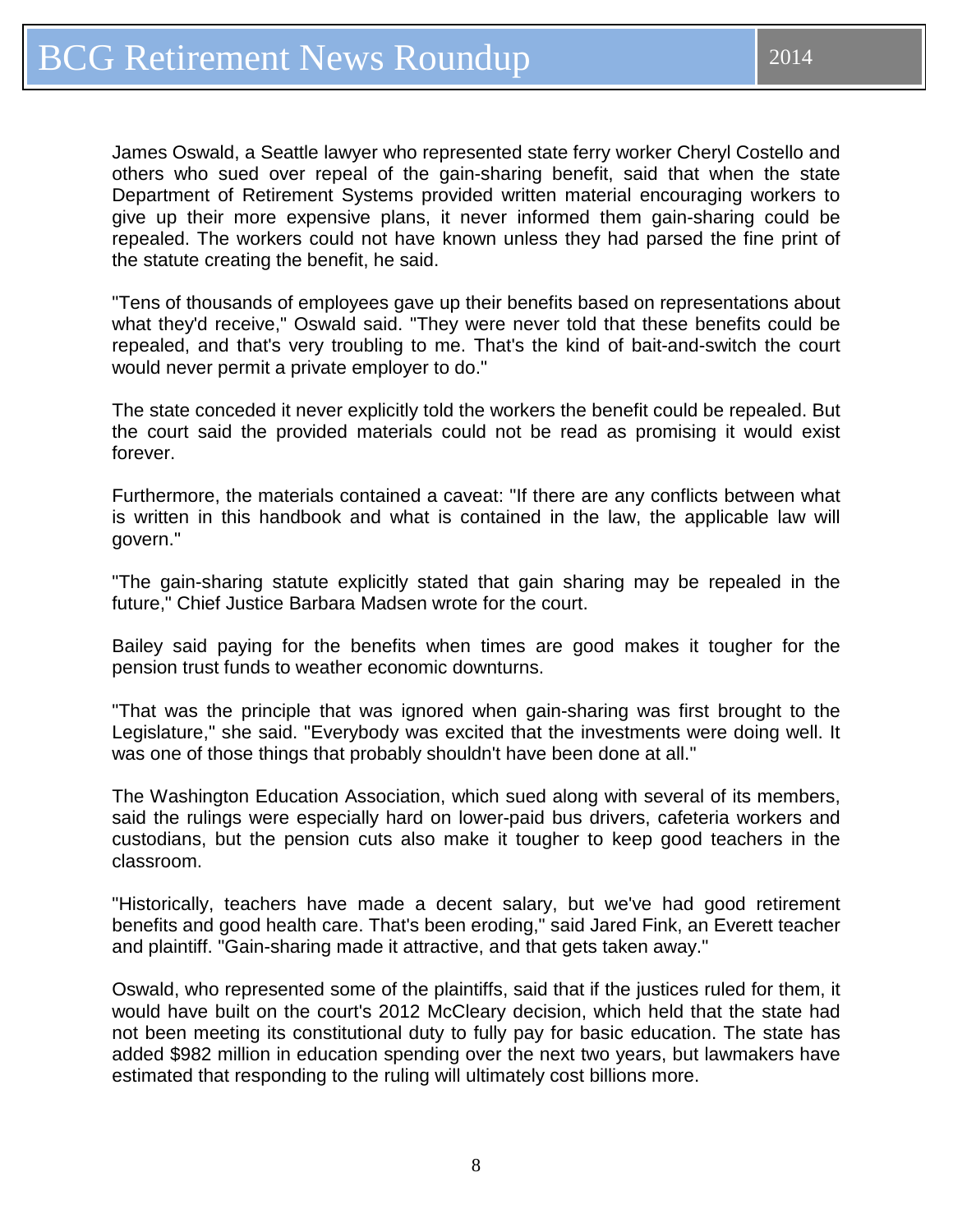<span id="page-8-0"></span>"What the court is doing in McCleary is heroic and difficult, and it puts them at crosspurposes with the Legislature," Oswald said. "For the court to say, `Here's another multibillion-dollar thing for you to do,' it would have been a singular act of courage."

State Attorney General Bob Ferguson said Washington has already paid the extra benefits that accrued before the repeals. If the lower court rulings had been allowed to stand, he said, it could have cost the state more than \$10 billion over the next 25 years.

"Today's decisions preserve the rights of public employees to receive the basic pension benefits the Legislature has promised, but make clear that the Legislature has the flexibility to add temporary benefits without being locked into providing them forever," he said in a news release.

The cost-of-living adjustment at issue was approved in 1995. It provided for 3 percent annual increases in retirees' monthly retirement payments.

© 2014 The Associated Press. All rights reserved

# Private Sector

## Pension Funding Relief is Extended

Provided by Boomershine Consulting Group

#### **Background**

Several years ago, the Pension Protection Act (PPA) completely revised the funding requirements for private sector defined benefit pension plans – primarily through the use of relatively lower 2 year averaging of historical interest rates for actuarial valuations, which relatively increased actuarial liabilities and plan costs.

A few years ago, the Moving Ahead for Progress in the 21st Century (MAP‐21) recognized the significant funding issues created by PPA and provided temporary funding relief through a scheduled use of 25 year average historical rates. The relaxation of the PPA rates allows use of higher interest rates which reduces actuarial liabilities and funding requirements – on a temporary basis, primarily scheduled to phase out over about a 5 year period.

On Friday, August 8, the President signed the Highway and Transportation Funding Act of 2014 (HATFA), extending the pension funding relief contained in the Moving Ahead for Progress in the 21st Century Act (MAP‐21).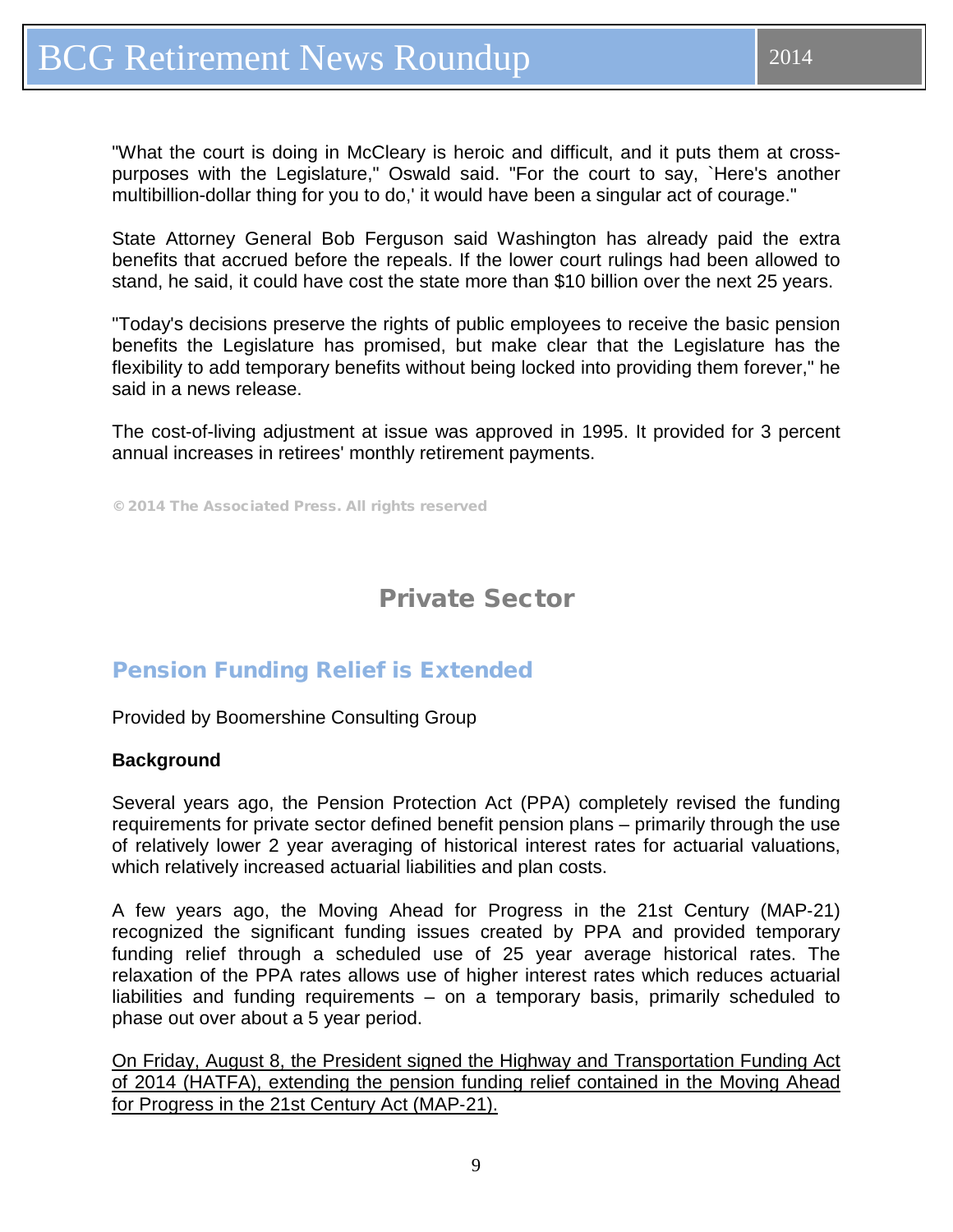The law change essentially provides for lower pension plan funding, which lowers tax deductions, which translates into higher taxable income and increased taxes – which provides "funding" for the transportation portion of the law.

#### **Pertinent Law Changes**

The HATFA extension of the MAP‐21 provisions extends the corridor around the 25‐ yearaverage historical interest rates. The table below compares the corridor constraints of the original MAP‐21 and the provisions of HATFA:

|                             | Corridor Range of Allowable Interest Rates as a<br>Percentage of the 25-year Average |              |
|-----------------------------|--------------------------------------------------------------------------------------|--------------|
| <b>Plan Year Beginning:</b> | <b>MAP-21</b>                                                                        | <b>HATFA</b> |
| 2012                        | 10%                                                                                  | 10%          |
| 2013                        | 15%                                                                                  | 10%          |
| 2014                        | 20%                                                                                  | 10%          |
| 2015                        | 25%                                                                                  | 10%          |
| 2016                        | 30%                                                                                  | 10%          |
| 2017                        | 30%                                                                                  | 10%          |
| 2018                        | 30%                                                                                  | 15%          |
| 2019                        | 30%                                                                                  | 20%          |
| 2020                        | 30%                                                                                  | 25%          |
| $2021 +$                    | 30%                                                                                  | 30%          |

Therefore, the phase out level scheduled for 2016 is now extended another 5 years to 2021.

The law change is required for plan years beginning in 2014. As noted in the chart above, the changes are also effective for plan years beginning in 2013 – on a voluntary basis, plans may opt out of this change for 2013 plan years.

#### **Impact**

Plan sponsors who want to minimize current contribution levels will want to analyze the impact of revising the 2013 actuarial valuation – which will also impact current 2014 quarterly contribution requirements and the 2014 actuarial valuations too.

Well funded plans, where current contribution levels are not a significant concern may not need to revise 2013 valuation results.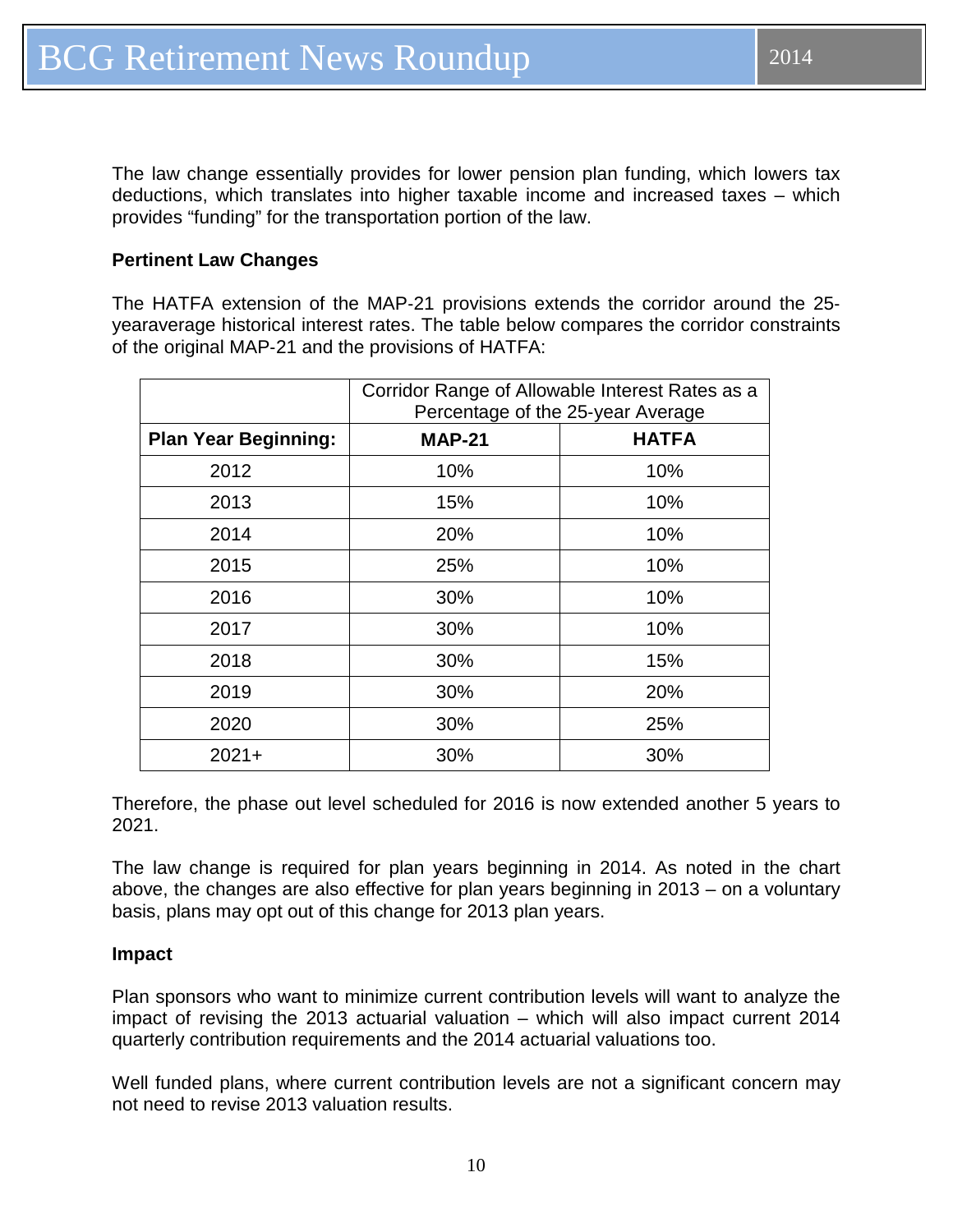<span id="page-10-0"></span>These changes will also impact adjusted funding target attainment percentages (AFTAP's) and funding standard credit balances.

We will be contacting you to discuss and review optional strategies concerning these significant pension funding issues.

## Church-plan status under increased scrutiny

#### More participants challenging attempts to gain ERISA exemptions

A growing number of lawsuits and some key court rulings are making it harder for church-affiliated defined benefit plans to be exempt from federal pension rules.

While the practice of getting that exemption, which is obtained in case-by-case rulings from the Internal Revenue Service, is not new, plan participants increasingly are hiring lawyers to challenge the efforts by some of the biggest names in health care that are affiliated with religious organizations.

And court decisions in recent cases are favoring the participants.

The latest and most definitive court decision came July 22, when U.S. District Court Judge Thelton Henderson in San Francisco ruled the pension plan of Dignity Health should not be able to keep its church plan exemption, but instead should be covered by the Employee Retirement Income Security Act. Lawyers for San Francisco-based Dignity Health had argued its pension plan had long operated as a church plan sanctioned by the IRS. That, said Mr. Henderson, was "an erroneous IRS ruling (that) should not be permitted to trump a court's interpretation of a statute."

Dignity Health executives said in a statement after the ruling that they will continue to defend the case. Dignity Health remains "committed to ensuring our retirees and beneficiaries receive the benefits they have earned," the statement said.

"We are starting to get a read of the way the courts are looking at this when the issue is squarely teed up in front of them," said Lynn Sarko, a principal with Keller Rohrback LLP in Seattle, which along with Cohen Milstein Sellers & Toll PLLC in Washington is leading the legal campaign to undo church plan rulings benefiting large hospital systems.

The eight lawsuits filed by the two ERISA law firms are collectively seeking more than \$2 billion in missed pension contributions and other damages. Among other claims, the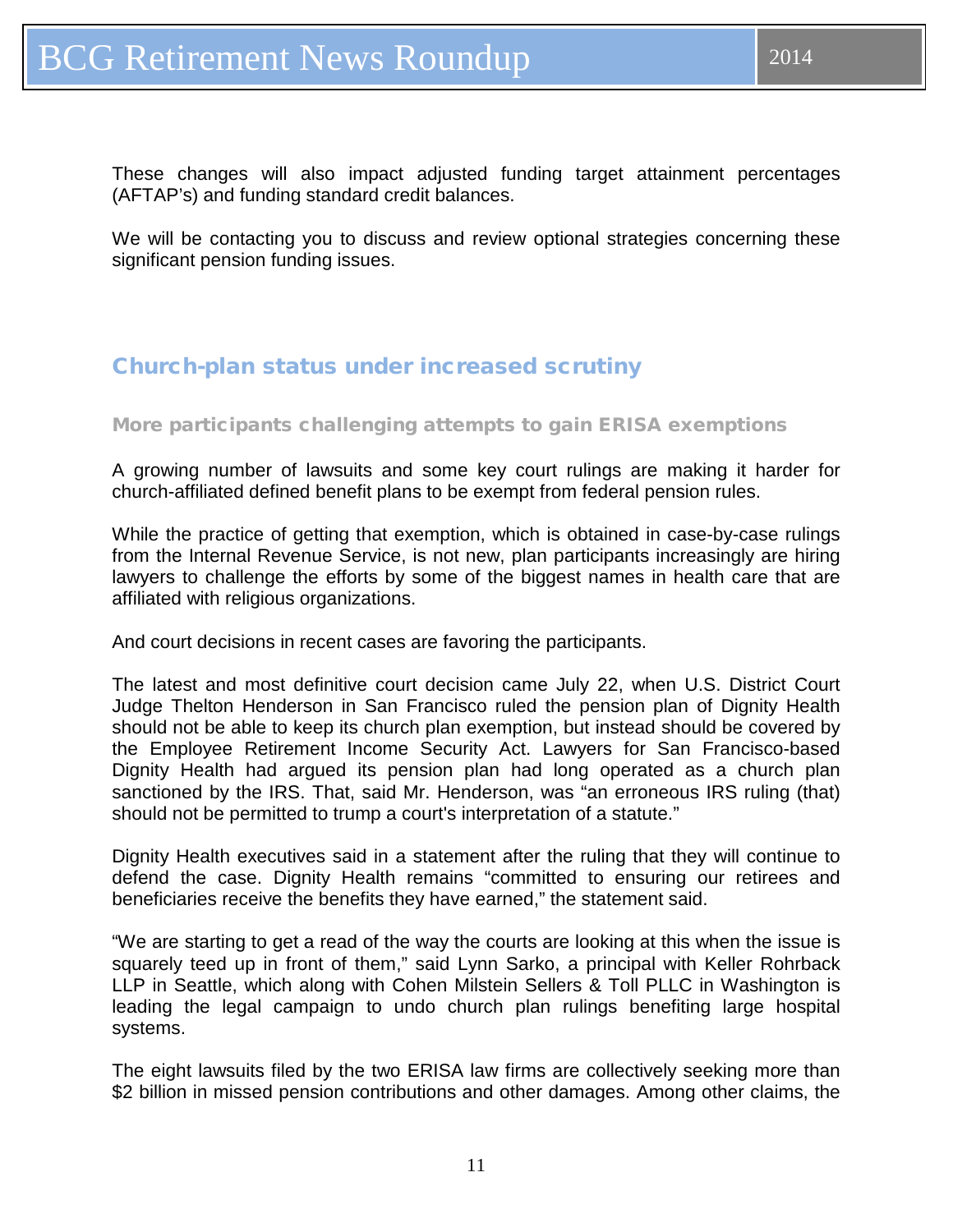lawsuits challenge interpretations made by the IRS and the Department of Labor that allowed large non-profit hospitals, which have varying degrees of church affiliations, to be exempt from ERISA. The cases single out "those that are clearly abusing the system and trying to misuse a narrow exemption," said Mr. Sarko.

Higher stakes

Until now, said Karen Handorf, partner and head of Cohen Milstein Sellers & Toll's employment benefit practice, "the stakes weren't that high, or people didn't know they were. These are huge plans and they're underfunded by hundreds of millions of dollars. There's big money at stake."

One big draw for organizations to claim church plan status is the greater flexibility over how and when they fund their pension plans. A 2013 Standard & Poor's Rating Services report on pension funding in the non-profit health-care sector showed 2012 funding levels for Ascension Health Alliance, Catholic Health Initiatives and Dignity Health at 93.1%, 75.2% and 65.5%, respectively, down from 94.1%, 88.6% and 75% a year earlier. The 2013 median funded level for the non-profit health-care sector was 80%, after four years at roughly 70%, according to S&P.

Church plan sponsors also avoid paying premiums to the Pension Benefit Guaranty Corp. and can get up to six years of PBGC premiums refunded retroactively after receiving IRS designation as a church plan. An analysis of PBGC documents obtained by the Pension Rights Center, Washington, showed 85 plan sponsors, at least 60% of them not-for-profit health-care companies, received a total of \$18 million in premium refunds from 1999 until 2007.

The lack of PBGC support is a key worry among plan participants, along with the exemption from ERISA-mandated funding and reporting requirements.

Other attempts by plan sponsors to dismiss cases — including those brought against Saint Peter's Healthcare System, New Brunswick, N.J and Catholic Health East, Newtown Square, Pa. — also have been rebuffed by the courts. Judge Michael Shipp from the U.S. District Court in New Jersey on March 31 said the IRS determination for Saint Peter's "conflicts with the plain text of the statute and is therefore unreasonable." For the case against Catholic Health Initiatives in Colorado, a magistrate has recommended the U.S. District Court revoke the church plan status.

The one exception so far in recent cases involves Ascension Health Alliance, St. Louis, whose case was dismissed May 9 by U.S. District Court Judge Avern Cohn in Detroit. "The church exemption is a congressional choice of historic proportion. And while it may appear to be an irrational distinction, it is a distinction mandated by law," he wrote in his opinion.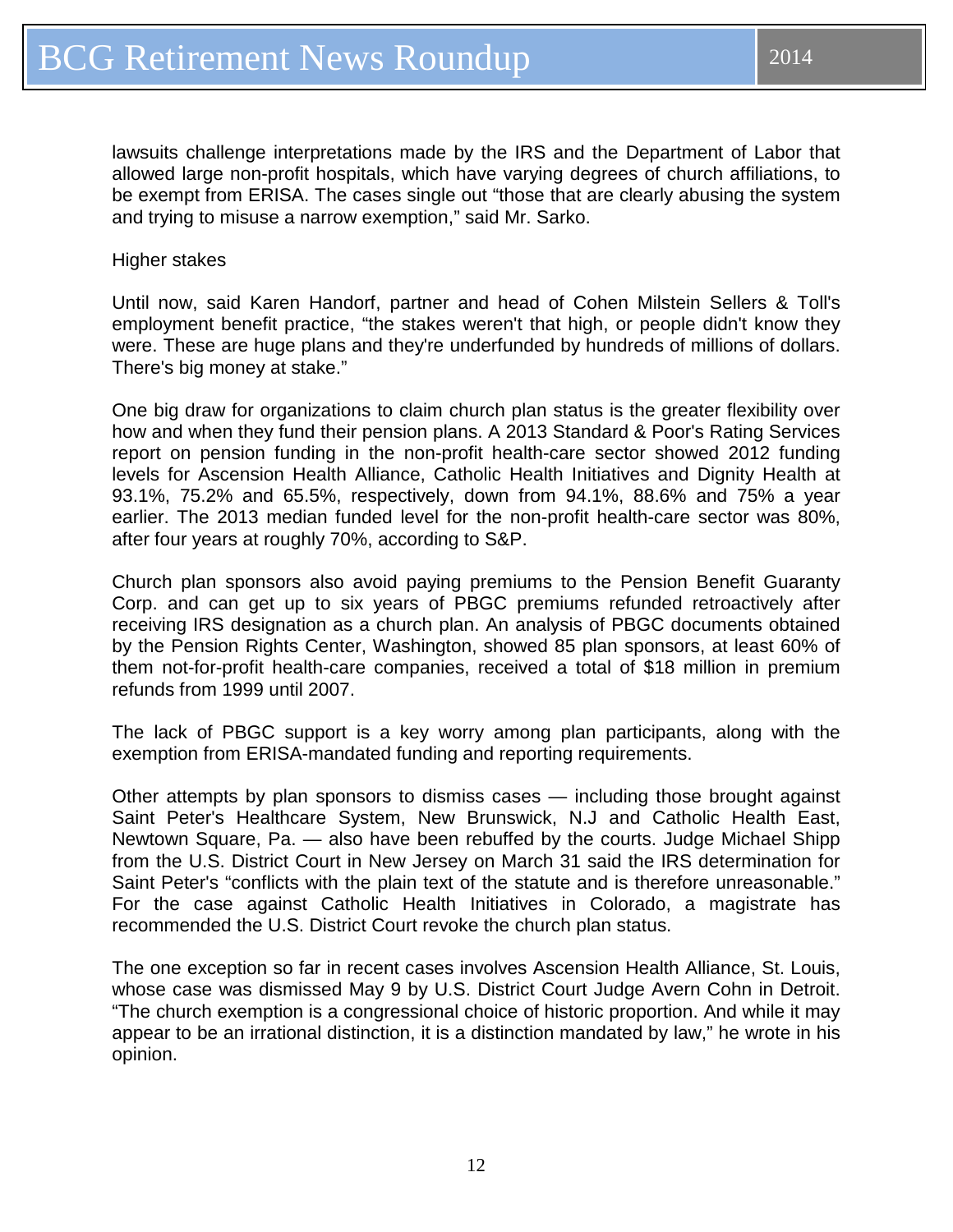Watching the judges

Those differing judicial readings of congressional intent have legal experts watching for more judges to weigh in on the district and appeals court levels, a process that could lead to the Supreme Court for a final word.

Pension rights advocates are encouraged that as more plaintiff law firms get involved, more challenges could be in the wings. "Until these law firms came forward ... nobody knew about the problem," said Karen Ferguson, director of the Pension Rights Center. "From our perspective, the decisions are very significant. They correctly read the law and the legislative history, and we think they will be followed by other courts and be upheld."

What happens after the judges weigh in is another matter. "There is no question that applying the actual law ... will create a messy situation in terms of compliance for plans that have ignored ERISA's requirements," wrote Drexel University law professor Norman Stein in a recent summer 2014 law journal. "But the situation would be far messier if more and more faux church plans are able to decline responsible funding and break promises that Congress, in ERISA, said must be kept."

Church-affiliated plan sponsors need to take notice, legal experts say. "We are trying to alert all the church plan sponsors out there that haven't been sued that they ought to pay attention to this possible litigation risk," said David Powell, a principal with Groom Law Group in Washington, which represents several church plan sponsors. "It's really about having them think about their own plans. It's a risk management exercise."

He noted the outcome of these cases could affect more than just church-related hospital defined benefit plans. If ERISA is found to apply, it could extend to 401(k), 403(b) and welfare plans of those and other church-related charities as well.

"The plaintiffs appear to be focused on the underfunded DB plans, but it just logically follows from their arguments that if those are covered (by ERISA), then none of the plans sponsored by such a charity are church plans."

**Copyright © 2014 Crain Communications Inc**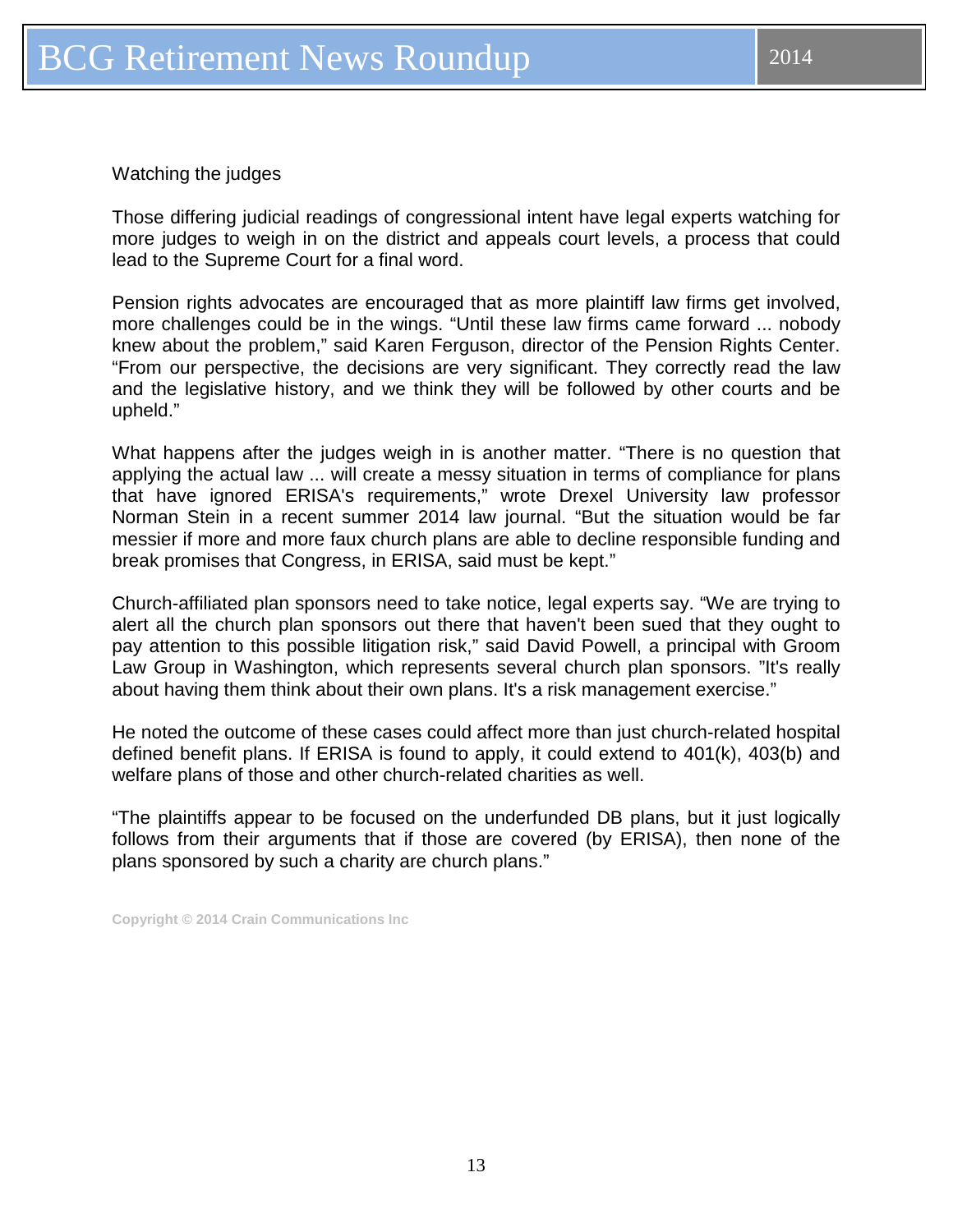## <span id="page-13-0"></span>Use Internet to Find Missing DC Participants, DOL Says in Revamped Guidance

The U.S. Department of Labor on Aug. 14 issued a new set of guidance for plan sponsors about tracking missing defined contribution retirement plan participants and distributing their assets. It takes into account vastly improved Internet search capabilities that have emerged in the decade since its last instructions about obligations to missing participants.

Field Assistance Bulletin 2014-1 defines how fiduciaries of terminated DC plans can fulfill their obligations under ERISA to find missing participants and distribute their account balances. DOL said the new guidance replaces FAB 2004-02, and "reflects important changes that have occurred in the ten years" since that document's publication.

The new FAB removes a requirement to use IRS and Social Security Administration letter-forwarding services that were ended in recent years. Instead, DOL said, expanded, free electronic search tools are to be used. Improved Internet search technologies also have led DOL to codify its enforcement safe harbor for distributing missing participant benefits, the agency said.

The new FAB also reflects some suggestions from the 2013 ERISA Advisory Council, which focused last year on the topic of locating missing participants, DOL said.

Under ERISA, fiduciaries are required, in the case of plan terminations, to ensure the distribution of unallocated funds to participants. ERISA also governs the steps taken to implement the "settlor" decision to terminate a plan, including actions taken to locate missing participants. A plan fiduciary's choice of a distribution option for a missing participant's account balance is a fiduciary decision, however, and is also subject to ERISA. As the new FAB reminds, plan sponsors must make reasonable efforts to locate missing participants or beneficiaries so that they can implement their directions on plan distributions to them. A plan fiduciary may charge the missing participants' accounts "reasonable expenses" for their efforts to find them.

The FAB outlines search steps expected of fiduciaries of terminated plans after routine methods, such as first-class mail or electronic notification, fail to find the participant. It cautions that more expensive approaches may be required when the account balance is large enough to justify additional plan cost and other efforts haven't located the participant, although the threshold for a "large" balance is not specified.

The new FAB also gave a range of distribution options from terminated DC plans, including some to use if an individual retirement plan provider can't be found to accept a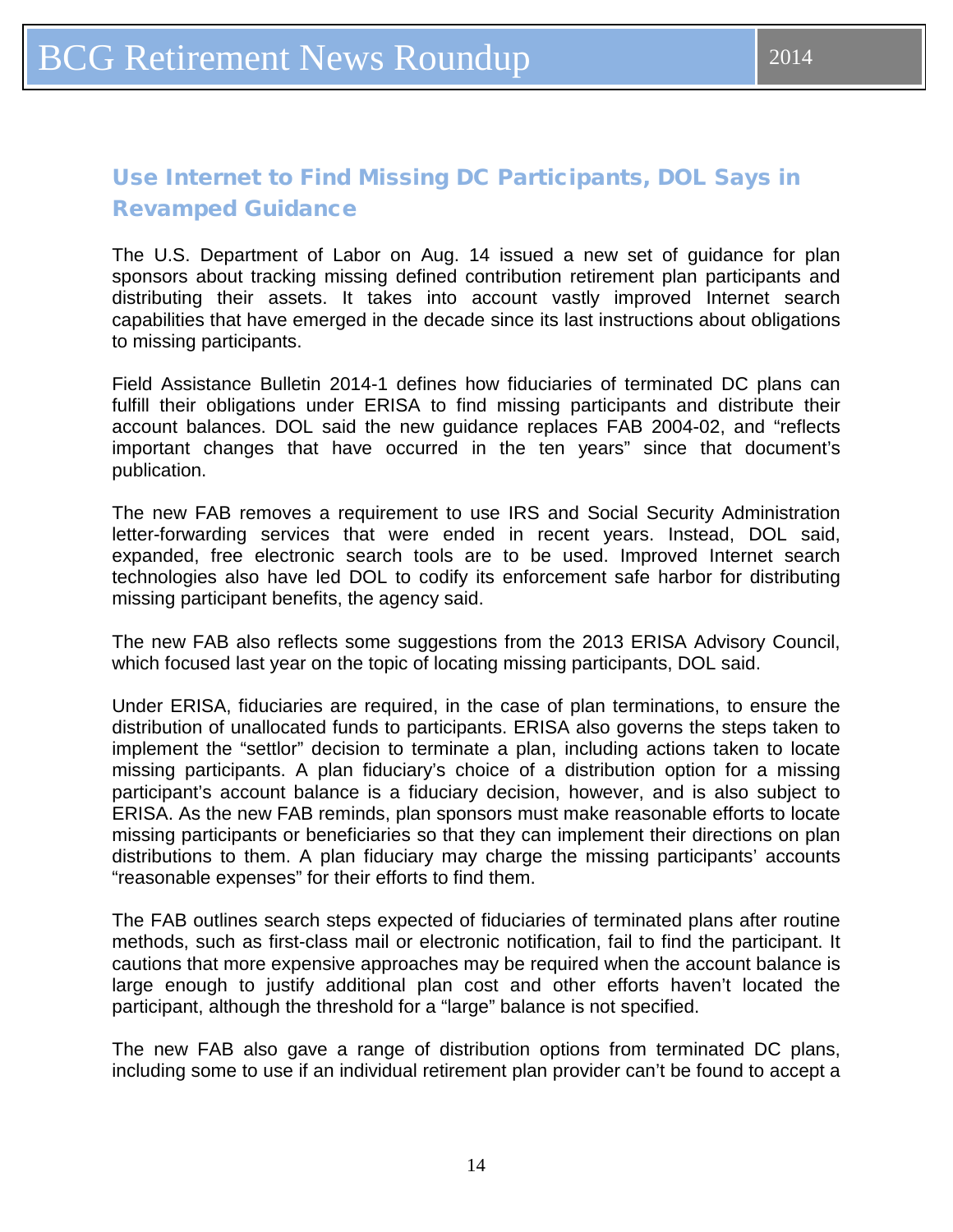<span id="page-14-0"></span>direct rollover for a missing participant. The bulletin stressed that 100-percent income tax withholding is not a choice for dealing with missing participants' benefits.

Questions about the new FAB on locating missing participants may be directed to the DOL Division of Fiduciary Interpretations, Office of Regulations and Interpretations, reachable by phone at (202) 693-8510.

**© Copyright 1995 - 2014 Thompson Information Services**

### ICI study shows long-term downward trend of 401(k) fees

Participants in 401(k) plans incurred lower expenses investing in long-term mutual funds (equity, hybrid, and bond funds) in 2013 than in 2012, an Investment Company Institute (ICI) study has found. The decline in 401(k) plan fees is consistent with the downward trend of the past decade, the ICI said. The report, "The Economics of Providing 401(k) Plans: Services, Fees, and Expenses, 2013," shows that plan participants holding mutual funds tend to invest in lower-cost funds.

At year-end 2013, nearly 38% of 401(k) plan assets were invested in equity mutual funds. In 2013, 401(k) plan participants who invested in equity mutual funds paid an average expense ratio of 0.58%, down from 0.63% in 2012. Similarly, expense ratios that 401(k) plan participants paid for investing in hybrid mutual funds fell from 0.60% in 2012 to 0.58% in 2013. The average expense ratio 401(k) plan participants incurred for investing in bond mutual funds dropped from 0.50% in 2012 to 0.48% in 2013.

401(k) participants tend to pay lower fees for mutual funds

Participants in 401(k) plans tend to pay lower fees than fund investors overall, the ICI report disclosed. The 0.58% paid by 401(k) investors in equity funds is lower than the expenses paid by all equity fund investors (0.74%) and less than half the simple average expense ratio on equity funds offered for sale in the United States (1.37%). The experience of hybrid and bond fund investors is similar.

"It is clear from this study that 401(k) participants investing in mutual funds tend to invest in lower-cost funds," said Sean Collins, senior director of industry and financial analysis. "This tendency on the part of investors sets up a competitive dynamic within the fund industry, as funds strive to provide ever better services at even more competitive prices. This dynamic is amplified to the benefit of retirement savers through the design of the 401(k) system, in which plan sponsors as fiduciaries select mutual funds as investment options for their plan."